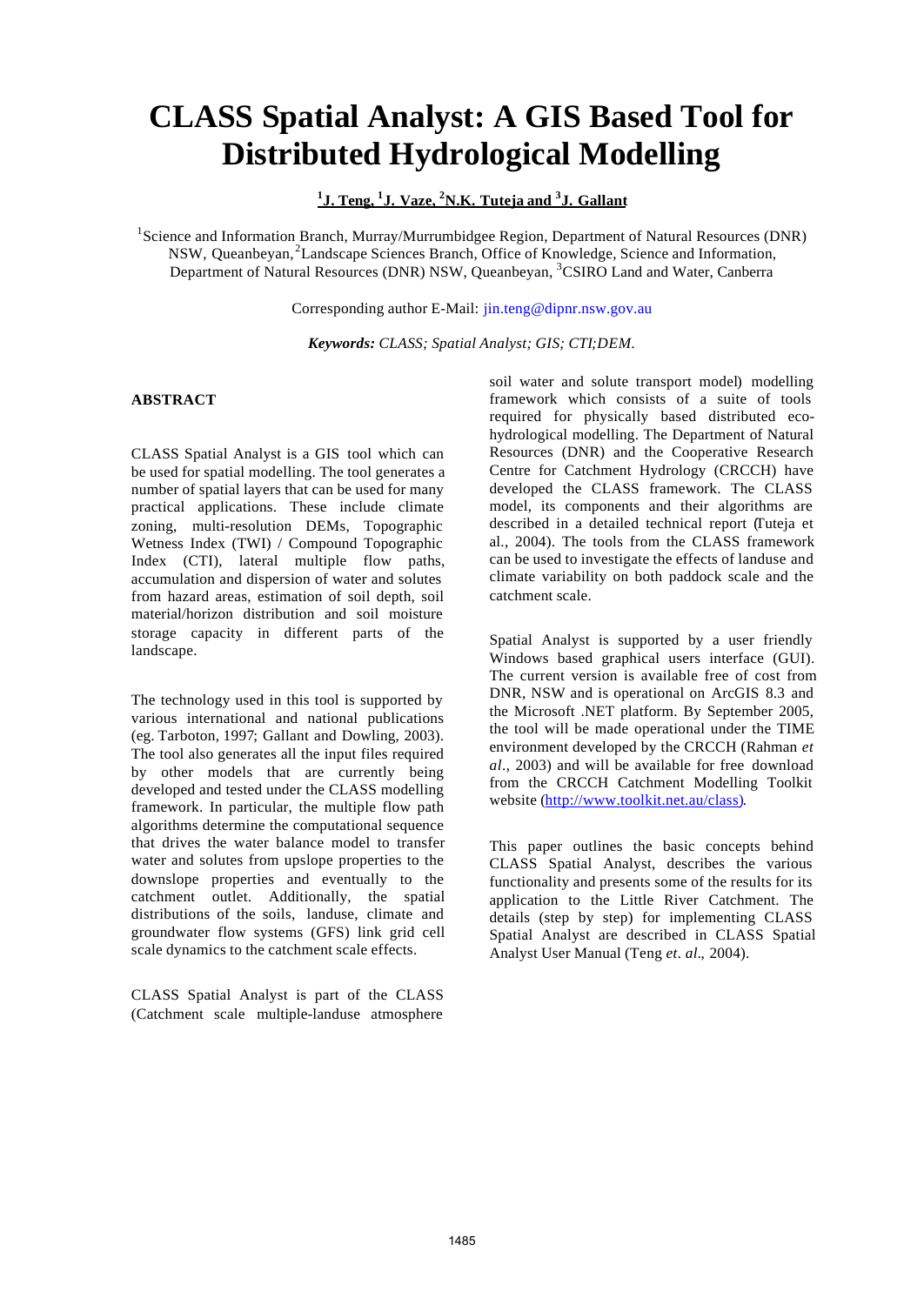#### **1. INTRODUCTION**

In collaboration with the Cooperative Research Centre for Catchment Hydrology, models are being developed by the Department of Natural Resources for analysing and assessing the impact of combinations of land uses (e.g. forestry, grazing, cropping) on small to medium sized catchments  $(2000-5000 \text{ km}^2)$  in the medium to high (400 to  $> 1000$  mm/year) rainfall zone of south-eastern Australia.

The CLASS catchment model is a fully distributed model and is designed to predict the hydrologic effects of landuse change and climate variability. The model design is adapted to Australian conditions for accurate assessment of the paddock scale effects of landuse changes and climate variability on water and solute yield from the catchment. The approach differs from earlier approaches in that the model is designed to operate in data poor environments with the appropriate level of complexity. It recognises the need for a robust spatial architecture and all the required functionality has been built into the CLASS Spatial Analyst.

The model operates at the grid cell level and includes a series of processes and sub-models. At the core of these models are modules that simulate photosynthesis and respiration, and tissue growth, turnover and senescence of crops, pastures and trees. When fully implemented, the models will be linked through a GIS interface to provide a grid cell-scale mosaic of land use impacts for evaluating the whole-catchment outcomes.

CLASS Spatial Analyst is the GIS tool which prepares/constructs all the input datasets required by other CLASS modelling tools. Based on the catchment Digital Elevation Model (DEM), it determines the sequence in which computations / calculations need to be done on individual grid cells within the catchment to compute catchment scale fluxes. It also generates a catchment file which associates each grid cell in the catchment with appropriate landuse, climate variables, soil type and soil hydraulic properties, total soil depth and soil depth for each soil material / horizon, soil salinity and it map each grid cell to the respective Groundwater Flow System (GFS).

CLASS Spatial Analyst can also be used as a stand-alone GIS tool to provide multiple spatial layers for many other practical applications, such as: delineating sub-catchments and stream

network; estimating the spatial distribution of soil depth across the catchment; estimating soil moisture storage capacity for a catchment; and delineating and targeting appropriate areas within a catchment for management interventions (eg. salinity, soil erosion, etc).

The CLASS suite of tools will be used to guide investment decisions for Catchment Management Authorities, evaluating outcomes against investments, as well by other clients such as local Government, inter-agency Commissions such as the Murray-Darling Ministerial Council, and for specific purposes such as environmental reporting.

## **2. CONCEPTS**

The main objective behind the development of CLASS Spatial Analyst is to provide hydrologists and catchment modellers with a scientifically credible GIS tool which hides all the complexity of the computation algorithms behind a user friendly graphical user interface (GUI) and guides them step by step in applying it to the catchment of interest. The complete details for applying CLASS Spatial Analyst along with its application to one example catchment (and all the results) are described in the CLASS Spatial Analyst User Manual (Teng *et. al.*, 2004).

The approach we have followed in the application of Spatial Analyst on catchments across NSW is to store all the available input layers such as climate, landuse, DEM, etc for the entire state in the background. When a user creates a new project, the GUI prompts the user to select the gauging station / outlet (either directly on the map or by entering the gauging station number). Once the outlet is selected, the program will generate the catchment for that outlet and clip all the available input layers in the background to the generated catchment boundary. The complete application of CLASS Spatial Analyst involves implementation of a number of functions to the entire catchment. Some of the major ones are described below.

### **2.1. Generate Catchment Boundary**

This step includes filling sinks, calculating D8 flow direction, flow accumulation, stream network, snap pour point, generating watershed, and buffering watershed.

### • Fill sinks in the DEM

The presence of sinks may result in an erroneous flow-direction grid. This function fills all the sinks in the input DEM and creates a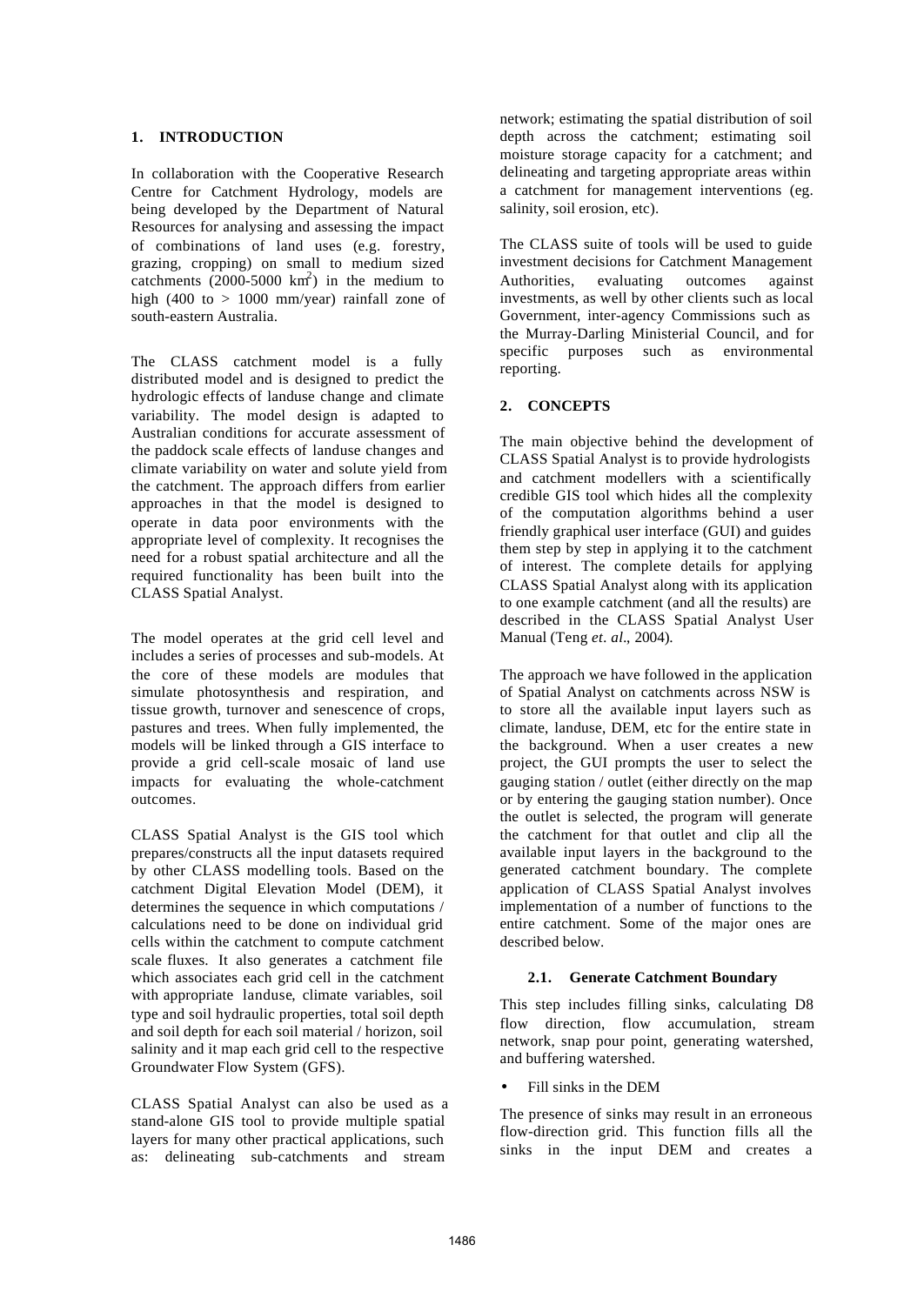depressionless DEM which is the desired input to the  $D8$  and  $D.$  (Tarboton, 1997) flow direction functions. It identifies all sinks in the DEM and raises their elevation to the level of the lowest pour point around their edge. Sub-steps within this step include: determine flow direction; find sinks; find contributing area above each sink; find depth of sinks; fill sinks to the value of the lowest boundary cell in the watershed of each sink; and repeat these sub-steps until there are no more sinks.

Generate D8 flow direction

The D8 flow direction function calculates and assigns a flow weight to each grid cell in the catchment such that each grid cell flows to only one of the eight neighbouring grid cells with the steepest descent / slope.

Generate D8 flow accumulation

In this sub-step, it calculates the number of grid cells contributing to each grid cell in the catchment and assigns this value to this grid cell as D8 flow accumulation.

• Generate D8 stream network

This function delineates the D8 stream network for the catchment using the results from D8 flow accumulation and a user defined threshold value. There is a user configurable parameter in Tools -> Option called stream threshold where the user can input their own threshold and delineate different levels of stream.

Snap outlet to stream

Sometimes the gauging station / catchment outlet does not fall on the stream network because of errors in data recording. This function overcomes this problem by snapping the gauging station to the cell of highest flow accumulation within a specified neighbourhood. The user can define the radius of this neighbourhood in the Option window.

Generate D8 watershed

This function marks out all the grid cells contributing to the snapped catchment outlet and generates the catchment boundary and watershed. The contributing area for each grid cell is taken as itself plus the upslope neighbours that drain in to it. This is evaluated recursively starting from the catchment outlet and moving back inside the catchment.

• Add a buffer to the generated watershed

This function adds a buffer around the generated watershed. The purpose of this step is to avoid edge effects. The width of the buffer to be put around the catchment is a user configurable parameter and the user can enter the value through the interface.

## **2.2. Use D8 to calculate CTI**

This step includes calculating D8 flow direction, contributing area, catchment boundary, Compound Topographic Index (CTI) or Topographic Wetness Index (TWI), generating computation sequence, and influence and dependence area diagram for selected grid cell or group of grid cells (area).

Generate D8 flow direction

The D. approach assigns each grid cell with a flow direction based on steepest slope on a triangular facet (Tarboton, 1997). The flow from each grid cell drains either to only one neighbouring grid cell (if the angle falls along a cardinal or diagonal direction, or is on an angle falling between the direct angle to two adjacent neighbours) or two neighbouring grid cells (if the angle is different to above limits). In the latter case the flow is proportioned between these two neighbouring grid cells according to how close the flow direction angle is to the direct angle to those grid cells.

Generate D8 contributing area

This function calculates the contributing area for the multiple flow direction D approach using a recursive procedure. The contribution at each grid cell is taken initially as one unit. The contributing area of each grid cell is then taken as its own contribution plus the contribution from upslope neighbours that have some fraction draining to it.

Generate D8 catchment boundary

This function marks out all the grid cells contributing to the catchment outlet and generates the catchment boundary and watershed based on D. methodology.

• Calculate compound topographic index (CTI) for each grid cell

This function calculates CTI (also referred to as TWI) for each grid cell within the watershed.

Generate computation sequence

This function determines the computational sequence based on the multiple flow path algorithms. The computational sequence drives the water balance model in the CLASS catchment model to transfer water and solutes from upslope properties to downslope properties and eventually to the catchment outlet.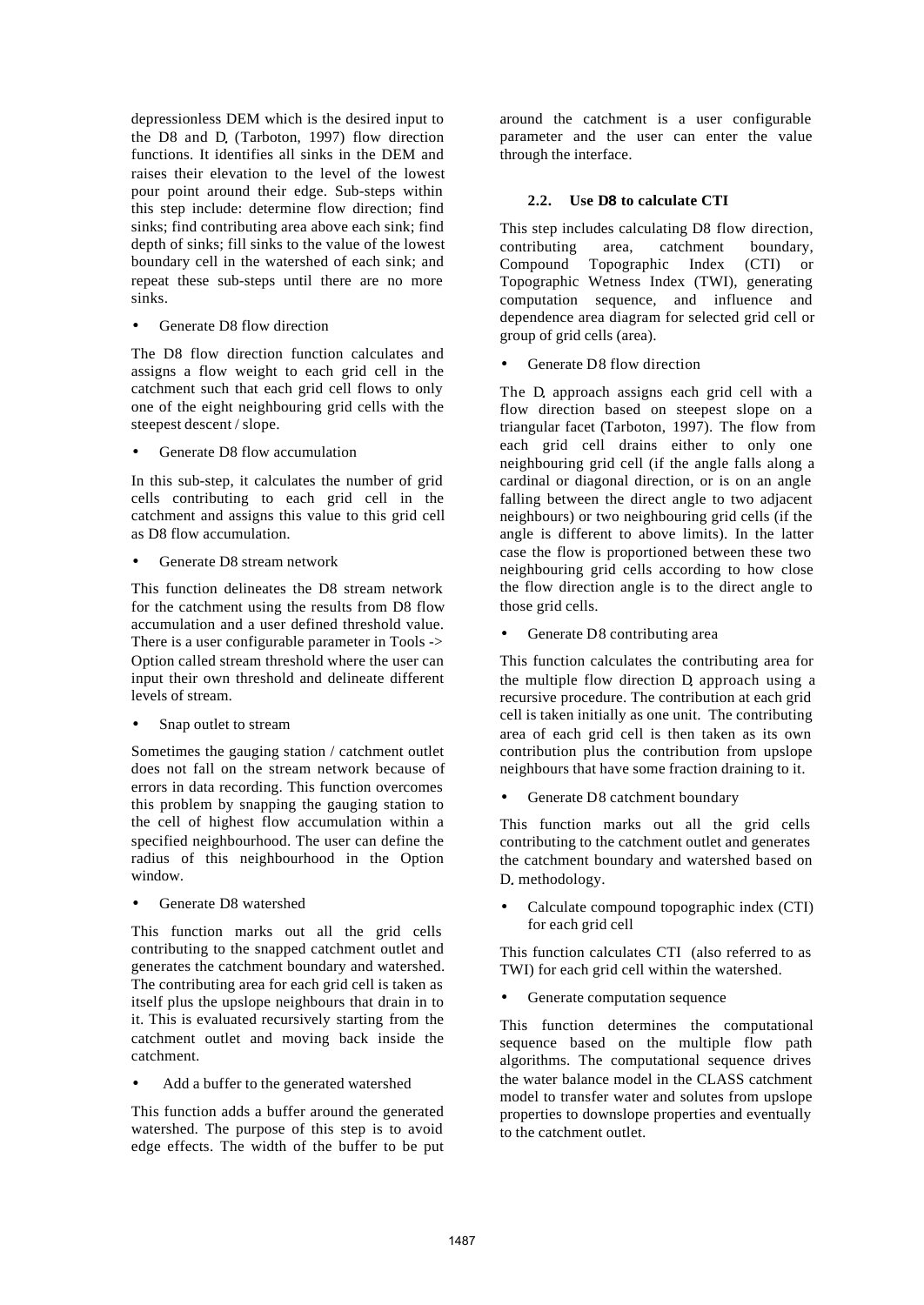Generate influence and dependence area diagram for selected grid cell or salt scald

Dependence function determines the grid cells contributing to the selected grid cell or salt outbreak. Each of the contributing grid cells is given a weight (between 0 and 1) based on their relative contribution to the selected grid cell or salt scald.

Influence function determines the downslope path or the grid cells to which the selected grid cell contributes (eventually reaching the catchment outlet).

### **2.3. Climate Zone**

This step includes clipping drill points from climate surface within the catchment, associating climate data with spatial locations, performing interpolation, climate zone delineation and computing daily climate file for each user specified climate zone.

• Clip climate data drill points (from SILO, Jeffrey, *et al*., 2001) within the catchment boundary

Daily climate data is available for the whole of Australia (SILO, Jeffrey, *et al*., 2001). The climate folder provided in the background datasets contains daily climate data drilled from SILO at 5 km grid resolution for the whole of NSW. For any catchment within NSW, this function will automatically clip the correct drill points within the generated catchment boundary. If the catchment is outside of NSW, the user will have to input the appropriate climate data.

Associate climate data with the appropriate drill point

This sub-step searches for the appropriate climate files for the clipped drill points, calculates average annual rainfall value for each point and joins this field with the geographic feature.

Interpolate between points to generate daily and annual climate surfaces

This function uses the annual rainfall field associated with the geographic features as control points and spline as an interpolation method to get a smooth rainfall surface.

• Delineate climate zones based on user specified rainfall bands

This function reclassifies the generated climate surface into different climate zones based on the rainfall bands entered by the user (Table 1).

Generate average daily climate file

This function clips the climate files associated with each of the climate zones specified by the user and generates average daily climate files for each of these zones.

## **2.4. Soil Depth**

This function estimates the total soil depth and soil depth for each soil material / horizon for all the grid cells in the catchment using CTI, MrVBF (Multi-resolution valley bottom flatness index) (Gallant and Dowling, 2003) and soil parameters (based on soil landscapes, Table 2). Calculations for soil depth are based on the methodology of McKenzie et al. (2003) and the details and formulations used are explained in details in Teng et al. (2004) and Murphy et al. (2005a, 2005b).

## **2.5. Soil Salinity**

This function assigns Soil-EC (electrical conductivity) to each soil material / horizon of all the grid cells in the catchment based on FLAG landforms (Summerell et al., 2003), FLAG UPNESS index (Roberts et al., 1997), salt outbreak mapping and soil-EC parameters (based on soil landscapes, Table 3).

## **3. DATA**

### **3.1. Input Data**

Spatial Data:

The main input for Spatial Analyst is Digital Elevation Model (DEM) (NSW LIC, 1999).

Soil Landscapes map for the catchment. There is a unique value field associated with this spatial layer which joins the two soil parameter files (for calculating soil depth and soil salinity) with the geographic feature.

FLAG Upness Index, used to distribute soil EC.

Salt outbreak map, used to distribute soil EC among saline and non-saline areas.

MrVBF output, used to calculate MrVBF soil depth (McKenzie et al. 2003).

Other data:

A .dbf table (Table 1) with rainfall bands, which is used to delineate climate zones.

**Table 1. Rainfall bands**

| ID | Out Field | From Field (mm) | To Field (mm) |
|----|-----------|-----------------|---------------|
|    |           |                 | 640           |
|    |           | 640             | 690           |
|    |           | 690             | 740           |
|    |           | 40              | 000           |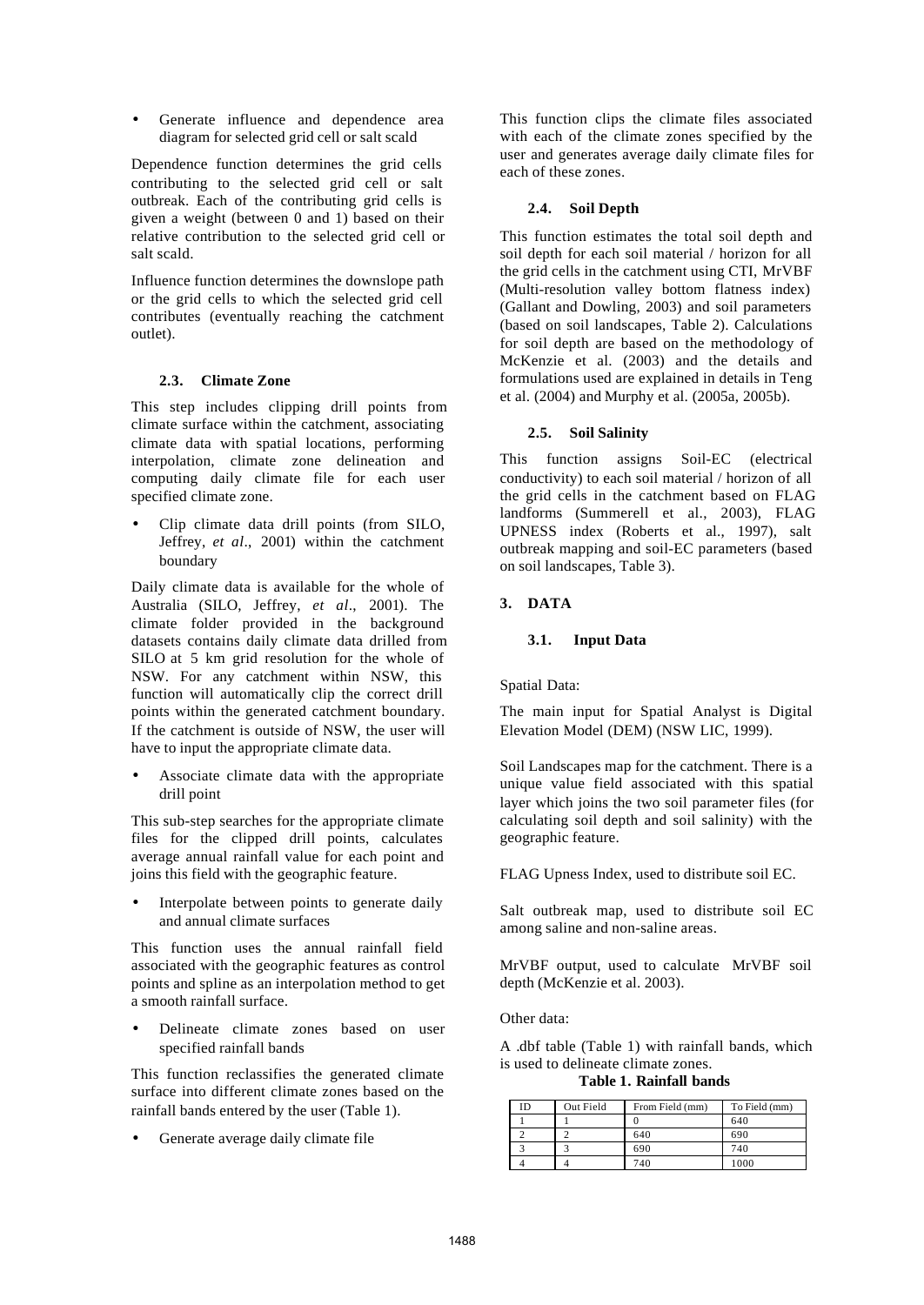Table with parameters to estimate soil depth and soil material/horizon distribution (Table 2).

|                   |   |           | 'Soil Depth Parameters |     |                         |     |                             |   |
|-------------------|---|-----------|------------------------|-----|-------------------------|-----|-----------------------------|---|
| Soil<br>Landscape |   | d5<br>(m) | d50<br>(m)             |     | $(m)$ $(m)$ $(m)$ $(-)$ |     | da5 da50 da95 lamda1 lamda2 |   |
|                   |   | 6         | 6                      | 0.3 | 0.35                    | 0.4 | 1.5                         | 2 |
|                   |   |           | 6                      | 0.3 | 0.35                    | 0.4 | 1.5                         | 2 |
|                   | 3 |           | .5                     |     | 0.15                    | 0.2 | 1.5                         |   |

**Table 2. Soil depth parameters**

Table with parameters to distribute soil salinity among saline and non-saline areas in the catchment (Table 3).

4 0.3 1.5 0.25 0.3 0.35 1.5 2

**Table 3. Soil depth parameters**

| $EC 1:5$ (dS/m) |                            |                                 |                |        |                         |  |  |  |  |
|-----------------|----------------------------|---------------------------------|----------------|--------|-------------------------|--|--|--|--|
| 'Soil           | Soil<br>material Landscape | Non-<br>saline min saline<br>ЕC | Non-<br>max EC | Saline | Saline<br>min EC max EC |  |  |  |  |
|                 |                            | 0.03                            | 0.1            |        |                         |  |  |  |  |
|                 |                            | 0.03                            | 0.1            |        |                         |  |  |  |  |
|                 | 3                          | 0.06                            | 0.08           |        | っ                       |  |  |  |  |
|                 |                            | 0.03                            | 0.04           | 1.5    | З                       |  |  |  |  |

### **3.2. Model Outputs**

Spatial Data:

- Filled DEM, D8 flow direction, D8 flow accumulation, stream network, snaped outlet, watershed, bufferred watershed;
- D. flow direction, D. contributing area, CTI, D. watershed, influence and dependence diagram for a user defined point or area;
- Clipped drill points, rainfall surface, rainfall zones;
- Total soil depth, soil depth for each soil horizon;
- Soil salinity for each soil horizon.

Other Data:

- Climate file which contains average daily climate data for each climate zone;
- Grid cell sequence file which associates each grid cell in the catchment with appropriate landuse, climate variables, soil type and soil hydraulic properties, total soil depth and soil depth for each soil material / horizon, soil salinity and map each grid cell to the respective Groundwater Flow System (GFS).

### **4. IMPLEMENTATION / APPLICATION**

CLASS Spatial Analyst is used in a number of major studies across NSW. It has been applied to more than 30 catchments across NSW ranging in size from 10 to 7500  $\text{km}^2$ .

Snowy Monaro Plantation Strategy

Spatial Analyst has been implemented on Delegate, Bombala and McLachlan catchments. The total soil depth and depth for each soil horizon from this implementation was used to define the modelling domain for all the pasture and tree growth simulations. The soil moisture capacity estimated by Spatial Analyst for each of the three catchments was used to guide implementation of catchment scale lumped rainfall runoff model.

The Snowy Monaro Plantation Strategy is being developed in partnership between the NSW Premiers Department and DNR and has been established to provide a balance between the agriculture and forest industries of the Southern Monaro Region. This work will provide policy input to the Plantations and Reafforestation Act.

Living Murray Initiative

Spatial Analyst is currently being implemented on the Koondrook-Perricoota Forest to estimate spatial distribution of soil depth and overland flow patterns. This is done as part of The Living Murray Initiative that will explore and implement the structural works required to gravitate water from Torrumbarry Weir into the Koondrook-Perricoota Forest (KPF). The forest covers an area of approximately 32,000ha on the NSW side of the Murray River between Echuca-Moama and Barham-Koondrook.

**GRDC** Project

It has also been implemented on Simmons Creek catchment, which is the focus catchment for a Grain Research and Development Corporation funded collaborative project (CSIRO Land and Water, NSW DPI, and NSW DNR). The soil depths estimated from Spatial Analyst will be used to define the soil domain for crop and pasture growth models.

• MDBC Salinity Audit Update 2004-2005

CLASS Spatial Analyst has been implemented on 8 focus catchments used in the MDBC Salinity Audit Update 2004 under the MDBMC Basin Salinity Management Strategy and Murray-Darling Basin Agreement, Schedule C. The outputs from the model are used to define 2 dimensional transects across these focus catchments for MODFLOW implementation.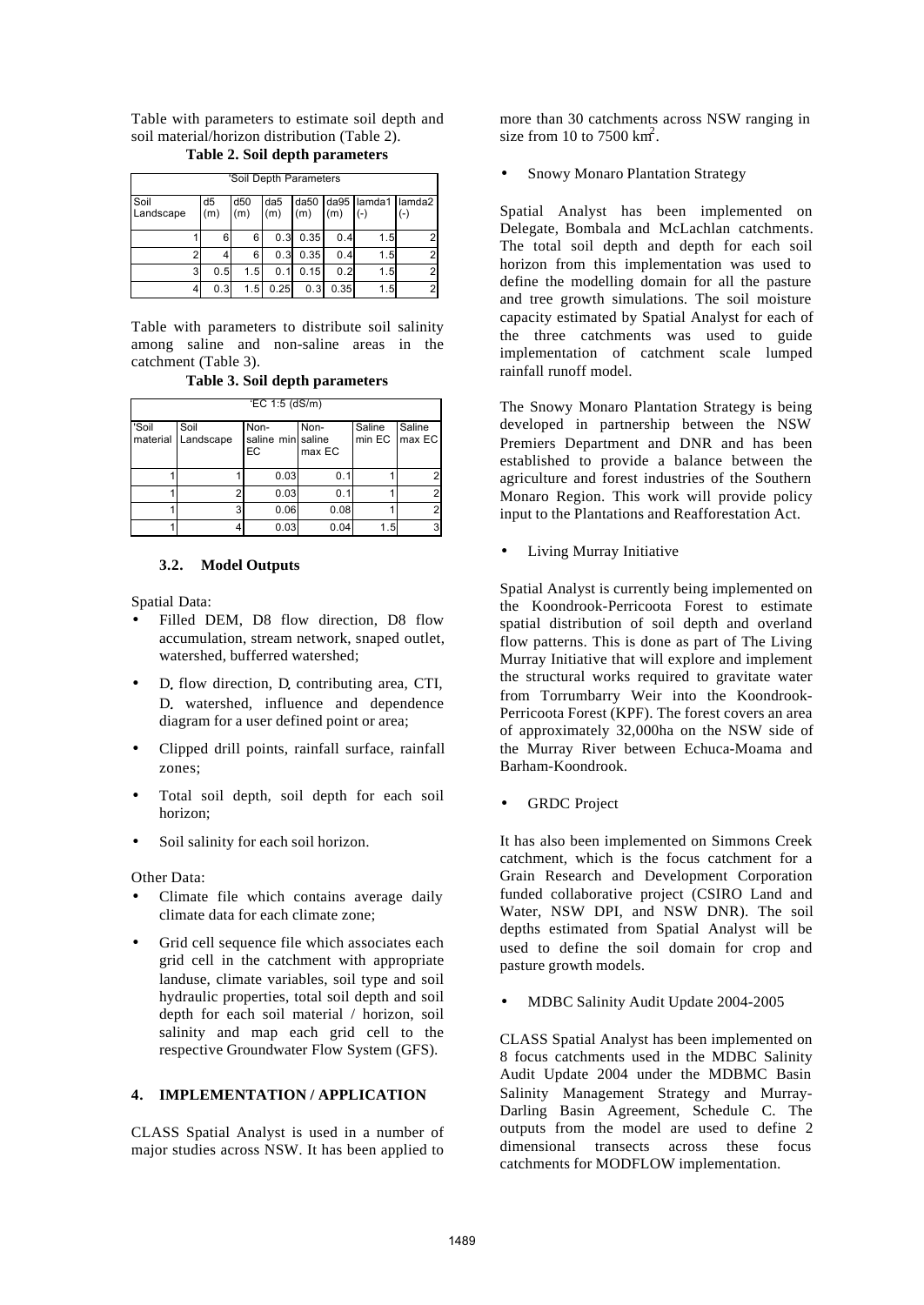Where possible, the outputs from CLASS Spatial Analyst are validated against available datasets. Field validation was done for soil depths estimated by Spatial Analyst in the Snowy catchments of Delegate, Bombala and McLachlan and it demonstrates that Spatial Analyst was able to estimate the soil depth across all the catchments reasonably well (Murphy et al., 2005a, 2005b).

Some of the results (output maps) from the application of CLASS Spatial Analyst to Little River catchment in the Macquarie basin of NSW are presented in Figure 1.

## **5. CONCLUSIONS**

CLASS Spatial Analyst is a GIS tool which can be used for spatial modelling. It hides all the complexity of the computation algorithms behind a user friendly graphical user interface (GUI) and guides the user step by step in applying it to the catchment of interest.

It prepares/constructs all the input datasets required by other CLASS modelling tools. CLASS Spatial Analyst can also be used as a stand-alone GIS tool to provide multiple spatial layers for many other practical applications, such as delineating sub-catchments and stream network, estimating spatial distribution of soil depth across the catchment, estimating soil moisture storage capacity for a catchment, and delineating and targeting appropriate areas within a catchment for management interventions.

## **6. REFERENCES**

- Gallant, J.C., and Dowling, T.I., 2003. A multiresolution index of valley bottom flatness for mapping depositional areas, Water Resources Research, 39, No. 12, 1347, doi 10.1029/2002WR001426.
- Jeffrey, S.J., Carter, J.O., Moodie, K.B. and Beswick, A.R., 2001. Using spatial interpolation to construct a comprehensive archive of Australian climate data. Environmental Modeling & Software 16, 309-330.
- McKenzie, N.J., Gallant, J.C., and Gregory, L.J., 2003. Estimating Water Storage Capacities in Soil at Catchment Scales. Technical Report 03/3, Cooperative Research Centre for Catchment Hydrology, Australia.
- Murphy, B., Vaze, J., Teng, J., Tuteja, N.K., Gallant, J., Summerell, G., Young. J., and Wild, J., 2005a. Modelling landscapes using terrain analysis to delineate landforms and

predict soil depths – examples from catchments in NSW, MODSIM 2005 (this conference).

- Murphy, B, Young, J., Vaze, J., Teng, J., Jenkins, B., Summerall, G., Townsend, F., 2005b. Soils Information Package to Support for development of the Snowy Monaro Landscape Plantations Strategy - A report on the methodology to develop the soils information package. NSW Department of Natural Resources, Cowra.
- NSW LIC, 1999. Statewide digital elevation model data. NSW Land Information Centre, Bathurst, NSW, Australia.
- Rahman, J.M., Seaton, S.P., Perraud, J-M ., Hotham, H., Verrelli, D.I. and Coleman, J.R., 2003. It's TIME for a New Environmental Modelling Framework, in proceedings of MODSIM 2003, 1727-1732.
- Roberts, D.W., Dowling, T.I. and Walker, J., 1997. FLAG: A Fuzzy Landscape Analysis GIS Method for Dryland Salinity Assessment. CSIRO, Land and Water Tech. Report 8/97, Canberra, Australia.
- Summerell, G.K., Vaze, J., Tuteja, N.K., Grayson, R.B., and T.I. Dowling, T.I., 2003. Development of an objective terrain analysis based method for delineating the major landforms of catchments, MODSIM 2003, International Conference held at Townsville, Australia.
- Tarboton, D. G., 1997. A new method for the determination of flow directions and upslope areas in grid digital elevation models. Water Resources Research 33: 309-319.
- Teng, J., Vaze, J. and Tuteja, N.K. 2004 CLASS Spatial Analyst. User's Manual. NSW Department of Infrastructure, Planning and Natural Resources, Australia and Cooperative Research Centre for Catchment Hydrology, Australia, ISBN 0 7347 5516 3.
- Tuteja, N. K., Vaze, J., Murphy, B. and Beale, G. T. B., 2004. CLASS – Catchment scale multiple-landuse atmosphere soil water and solute transport model, Department of Infrastructure, Planning and Natural Resources and Cooperative Research Centre for Catchment Hydrology, Technical Report 04/12, Australia, ISBN 1 920813 17 9.